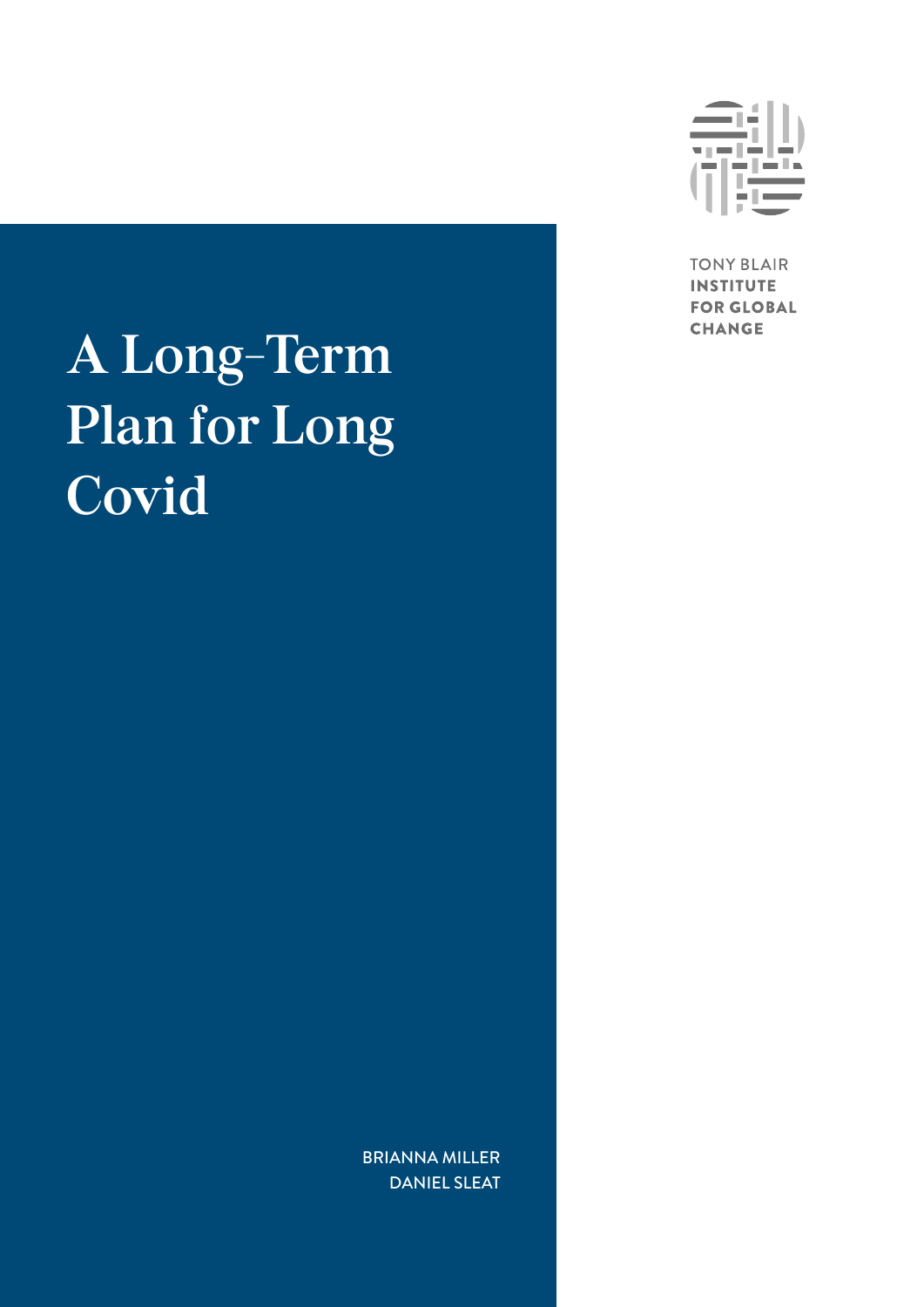## **Contents**

Published at [https://institute.global/policy/long-term-plan-long](https://institute.global/policy/long-term-plan-long-covid)[covid](https://institute.global/policy/long-term-plan-long-covid) on March 12 2021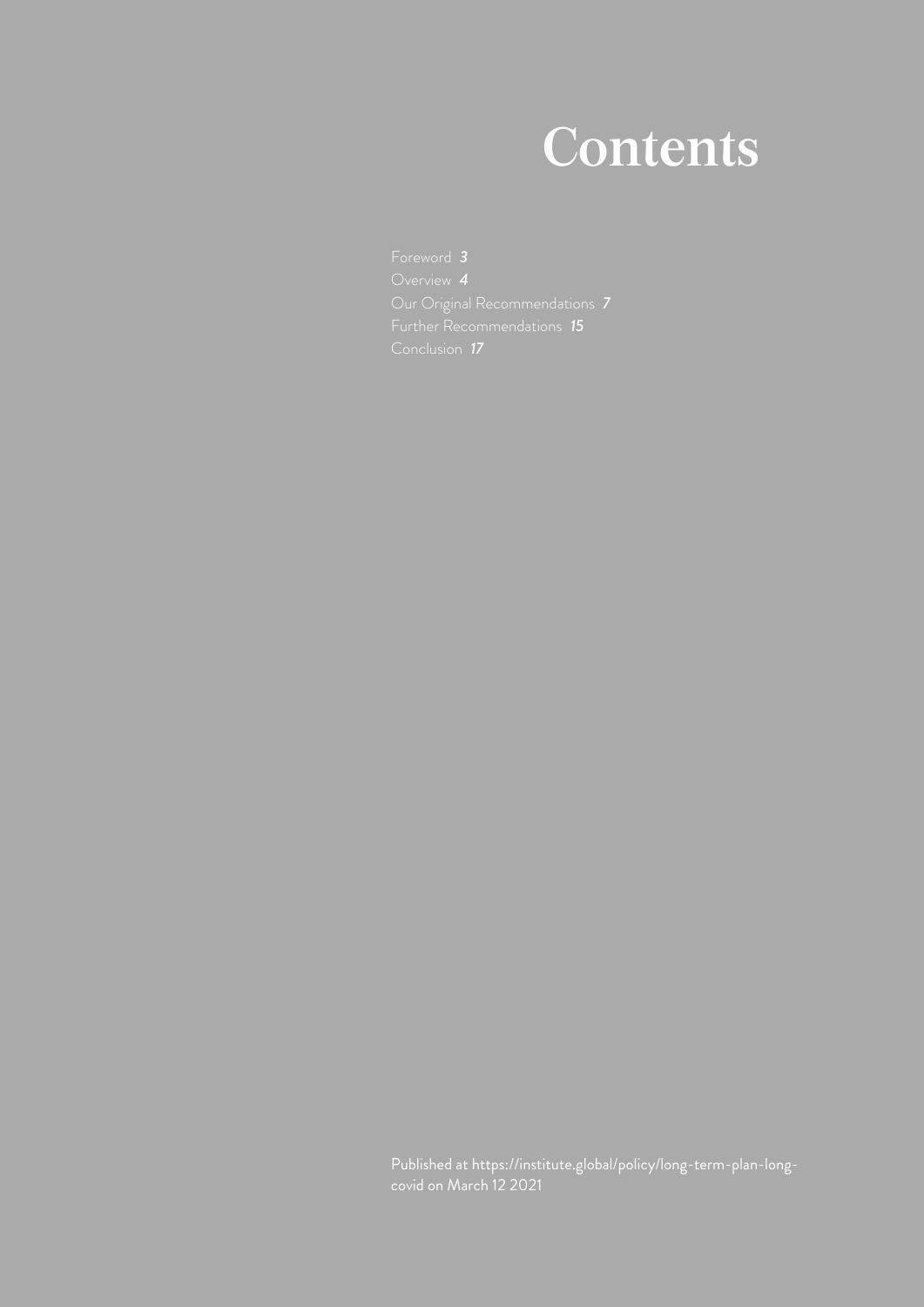## <span id="page-2-0"></span>**Foreword**

It is now clear that over 400,000 people in the UK suffer from the debilitating effects of Long Covid or, as it is now called officially, Post-Covid-19 Syndrome, and a proportion of these will have symptoms persisting for some years. We know more about the problem than we did back in October when we launched the first report. We now have a working definition, but many aspects of its cause and mechanisms remain unclear. Unfortunately, although it is now well recognised, we have not progressed much in the treatment of the condition. The risk factors for the condition are now clearer and, although it can affect anyone of any age, we know that long-duration symptoms are more common with increasing age and in females. Studies from the ZOE Covid Symptom Study app show that having more than five different symptoms in the first week of the illness is a predictor of much increased risk.

We urgently need to focus on treatment and trials of intervention, especially at three months to see if the immune cycle that prolongs symptoms can be broken. The government has invested some targeted funds for Long Covid, but these funds don't match the scale of the problem. There are now some specialist clinical facilities around the country, but these are still patchy and too few in number and, importantly, patients and GPs lack a clear pathway to seek information and help via dedicated websites or apps. This report highlights many of the key remaining issues and how they might be addressed.

#### **Tim Spector**

*Professor of Genetic Epidemiology, King's College London*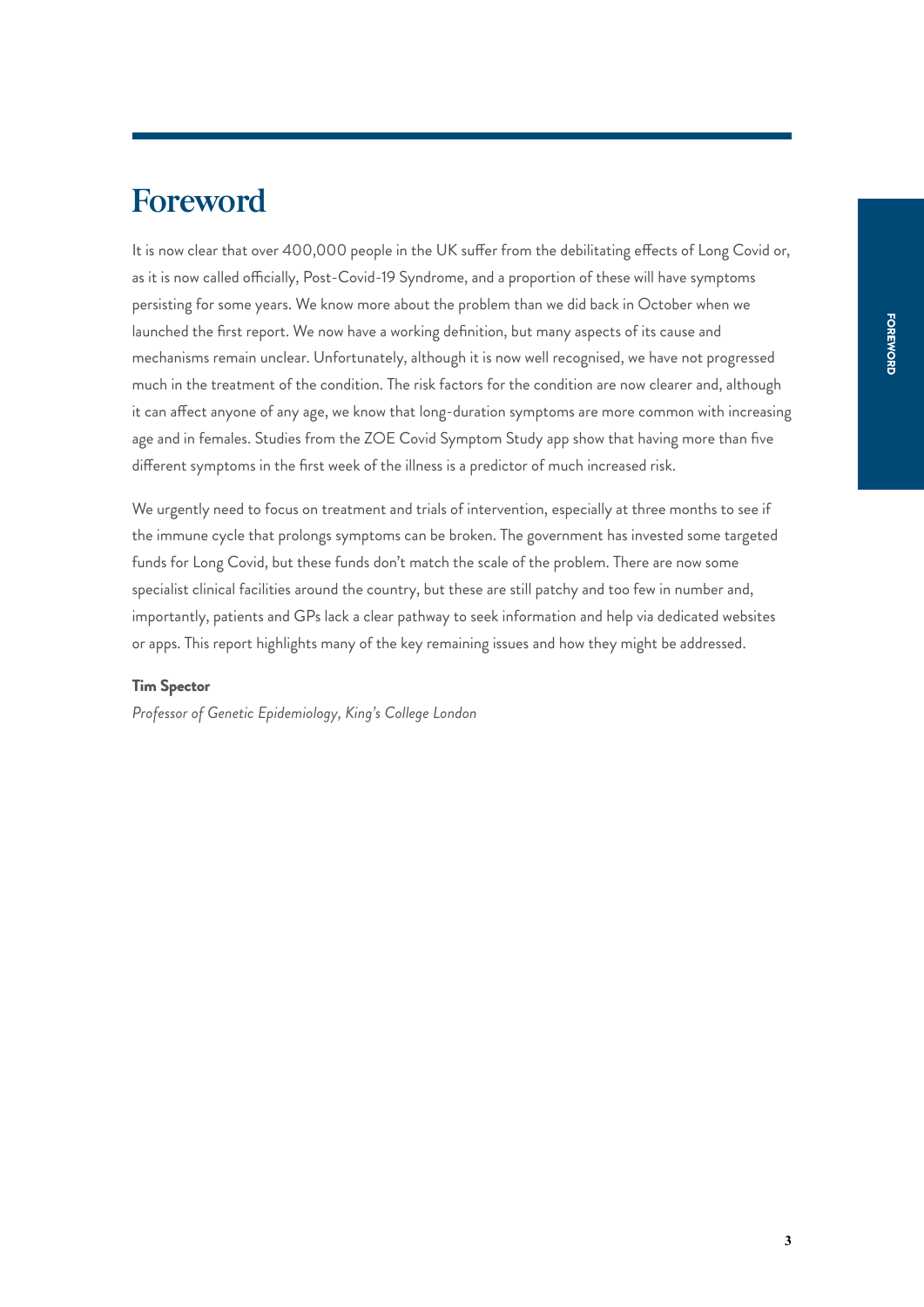### <span id="page-3-0"></span>**Overview**

We last wrote about Long Covid when we published *[Long Covid: Reviewing the Science and Assessing the](https://institute.global/policy/long-covid-reviewing-science-and-assessing-risk) [Risk](https://institute.global/policy/long-covid-reviewing-science-and-assessing-risk)* in October which was followed up by [a blog](https://institute.global/policy/long-covid-time-action) from members of Long Covid support groups. Since then, various studies and research have confirmed what many suspected in October: that Long Covid will have a significant impact on the lives and livelihoods of thousands of people, regardless of the severity of their initial Covid-19 infection.

<span id="page-3-1"></span>According to estimates published by the ONS in December, the prevalence of Long Covid is as follows:  $1$ 

- Around one in five respondents testing positive for Covid-19 exhibit symptoms for a period of five weeks or longer.
- Around one in ten respondents testing positive for Covid-19 exhibit symptoms for a period of 12 weeks or longer.

<span id="page-3-2"></span>Over 4 million people in the UK have tested positive for Covid-19 as of 9 March [2](#page-18-1)021.  $^2$  This could mean that 800,000 people (one in five) suffer from Long Covid for five weeks or longer, and 400,000 (one in ten) people suffer for 12 weeks or longer. These estimates only include those who have taken a test and tested positive, not those who may have received a false negative result, were asymptomatic or did not take a test despite having symptoms of the virus.

<span id="page-3-3"></span>Long Covid is interfering with people's health and their ability to work, indicating larger ramifications for not only the NHS but the economy as well. An online survey of 3,762 respondents from 56 countries found that 45.2 per cent of respondents reported requiring a reduced work schedule compared to pre-illness and that 22.[3](#page-18-2) per cent were not working at the time of the survey due to their health conditions.  $\frac{3}{2}$ 

#### **What Is Long Covid: A Reminder**

Colloquially, the ongoing and recurring symptoms following a confirmed or suspected Covid-19 infection experienced by thousands is known as "Long Covid". Clinically, the National Institute for Health and Care Excellence (NICE), the Scottish Intercollegiate Guidelines Network (SIGN) and the Royal College of General Practitioners (RCGP) use the following clinical definitions for Long Covid:  $\frac{4}{3}$  $\frac{4}{3}$  $\frac{4}{3}$ 

- <span id="page-3-4"></span>• Acute Covid-19: signs and symptoms of Covid-19 for up to four weeks
- Ongoing symptomatic Covid-19: signs and symptoms of Covid-19 from four to 12 weeks
- Post-Covid-19 Syndrome: signs and symptoms that develop during or after an infection consistent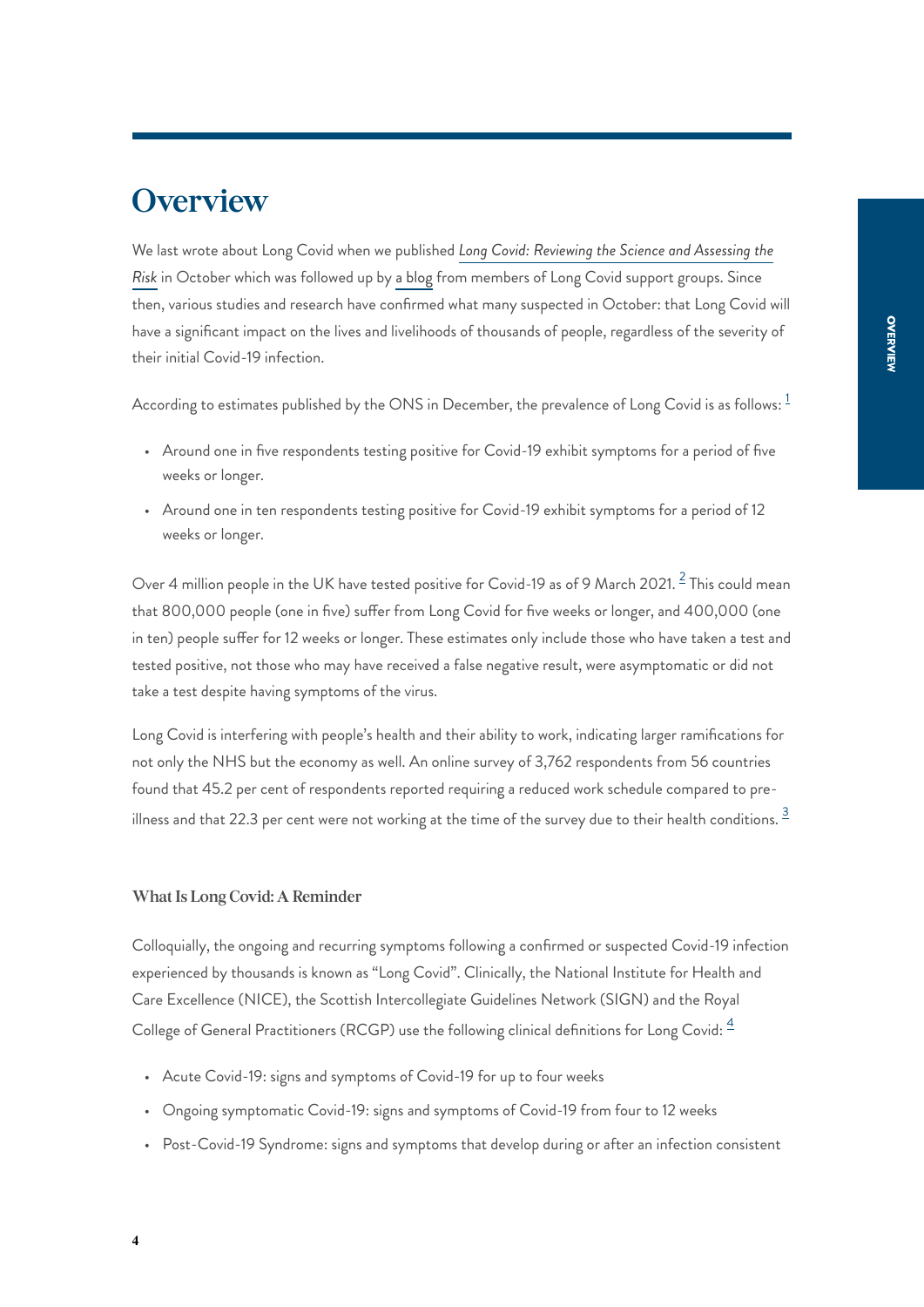with Covid-19, continue for more than 12 weeks and are not explained by an alternative diagnosis

<span id="page-4-0"></span>The most commonly reported long-term symptoms include:  $\frac{5}{2}$  $\frac{5}{2}$  $\frac{5}{2}$ 

- Fatigue
- Shortness of breath
- Cough
- Joint pain
- Chest pain

Other reported long-term symptoms include:

- Difficulty with thinking and concentration (sometimes referred to as "brain fog")
- Depression
- Muscle pain
- Headache
- Intermittent fever
- Fast-beating or pounding heart

More serious long-term complications appear to be less common but have been reported. These have been noted to affect different organ systems in the body. These include:

- Cardiovascular: inflammation of the heart muscle
- Respiratory: lung function abnormalities
- Renal: acute kidney injury
- Dermatologic: rash, hair loss
- Neurological: smell and taste problems, sleep issues, difficulty with concentration, memory problems
- Psychiatric: depression, anxiety, changes in mood

#### **What Has Happened Since Our Report**

Since October there have been many developments relating to Long Covid, in terms of what we know about the condition, more accurate estimates of how many people are suffering from Long Covid and actions that the government has taken to address this issue.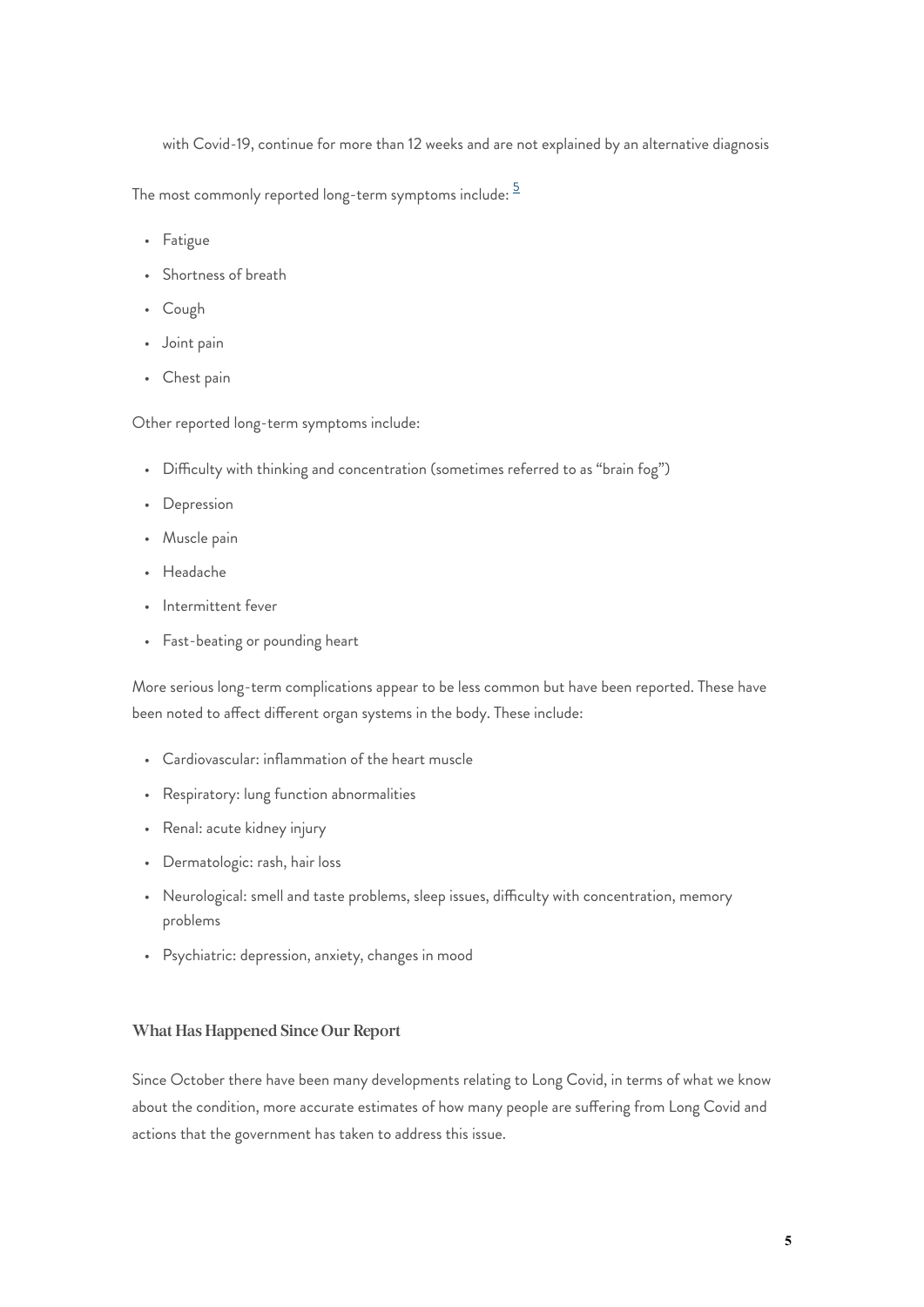The flurry of studies that have been published on the subject over the last several months have indicated that Long Covid usually presents with clusters of symptoms that may change over time and can affect any system within the body. Many individuals report relapses.

<span id="page-5-0"></span>Based on ONS data, we estimated that 800,000 people experience symptoms for five weeks or more, and 400,000 experience symptoms for 12 weeks or more,  $^6$  $^6$  an increase from initial estimates that predicted 300,000 people had Covid-19 symptoms for a month and 60,000 for three months or more.

The government announced plans to launch an initial 40 Long Covid clinics in November, set out official guidance for the diagnosis and treatment for Long Covid, and published an awareness-campaign video at the end of October 2020. On 18 February, the DHSC announced an additional £18.5 million for Long Covid research.

#### **What We Called for in Our Last Report**

In our previous report we set out a series of recommendations on how the government could make progress in responding to Long Covid. These recommendations covered:

- Addressing the need for further research on Long Covid.
- Launching an awareness campaign.
- Improving diagnosis of Long Covid.
- Putting in place specialist support for sufferers.
- Using the Covid Symptom Study data to screen for those likely to develop Long Covid.

#### **Below we include:**

- 1. More detail on the recommendations we made.
- 2. An update on what has happened in each area.
- 3. Where appropriate, what more could be done.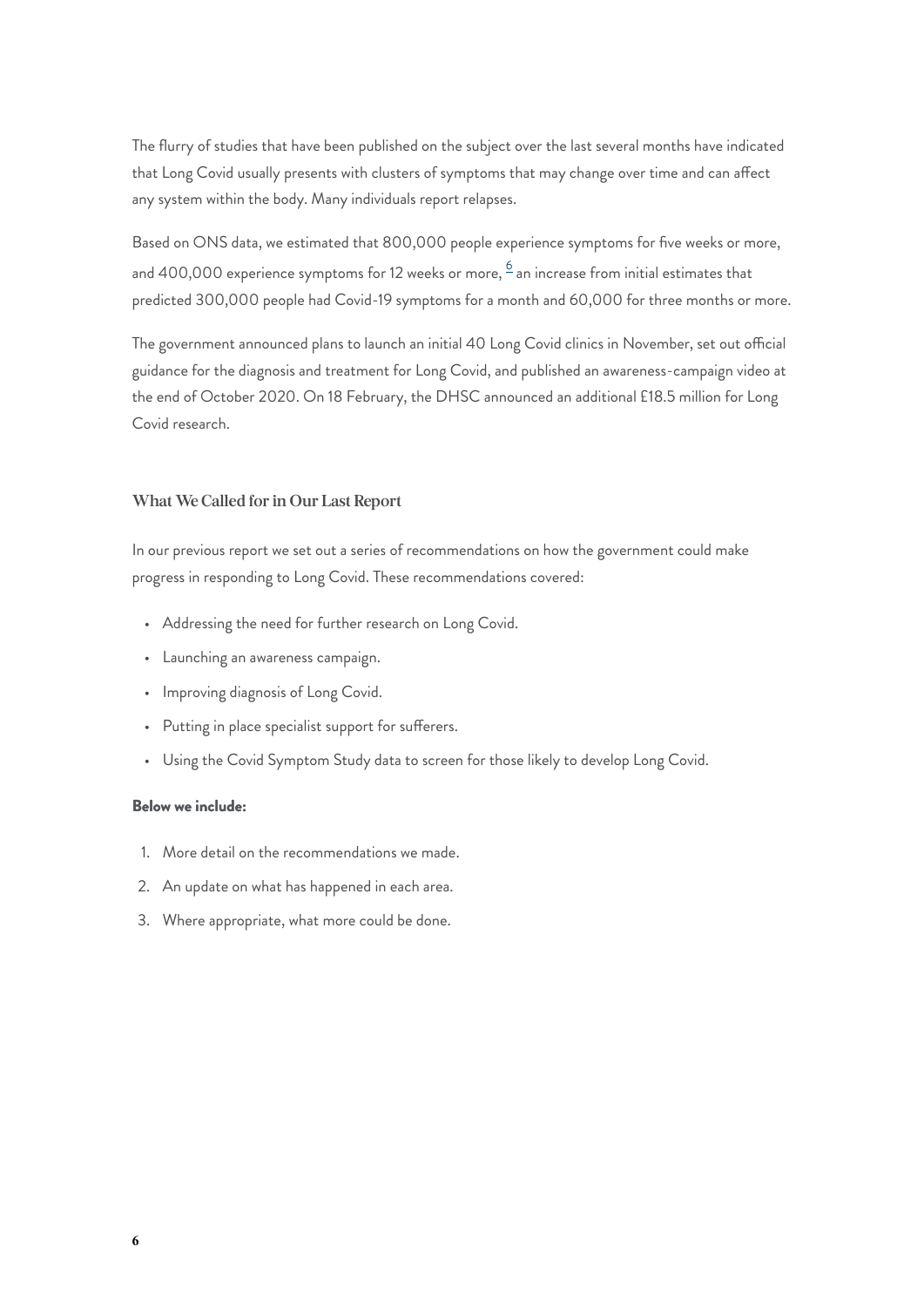## <span id="page-6-0"></span>**Our Original Recommendations**

#### **Further Research**

#### **What we called for:**

We recommended further studies be carried out, particularly ones drawing on international data to give the best possible evidence for the scale of the problem. The data aim to build as full a picture as possible on the extent of Long Covid, particularly among asymptomatic carriers and those who, based on the current list of three symptoms (high temperature; new, continuous cough; loss of sense of taste or smell), did not seek a Covid-19 test. This should be compiled into a publicly available, global database, requiring global coordination.

#### **Progress update:**

We welcomed the announcement that the Office for National Statistics (ONS) had begun publishing statistics related to Long Covid at the end of 2020. This research seeks to quantify Long Covid in terms of its prevalence, risk factors, and symptoms following a confirmed or suspected infection, as well as characterise the nature of complications.  $\frac{7}{5}$  $\frac{7}{5}$  $\frac{7}{5}$ 

<span id="page-6-1"></span>On 18 February the Department of Health and Social Care (DHSC) announced an additional £18.5 million to fund research projects to better understand the causes, symptoms and treatment of Long Covid. The funding is set to be given to four studies to identify effective therapies to treat people who experience ongoing symptoms of the virus and understand why some people suffer from Long Covid while others do not.  $\frac{8}{3}$  $\frac{8}{3}$  $\frac{8}{3}$ 

#### <span id="page-6-2"></span>**How is the government doing?**

The ONS data on Long Covid is an important foundation for building our understanding of the symptoms, prevalence and impact of Long Covid. The ONS has also stated plans to further refine their Long Covid surveys in order to capture the most accurate data.

We also called for a publicly available, global database centred around Long Covid. The Covid-19 pandemic has exposed just how important global health security and coordination is, and any conversations on harmonising Covid-19 data and databases should also include Long Covid data.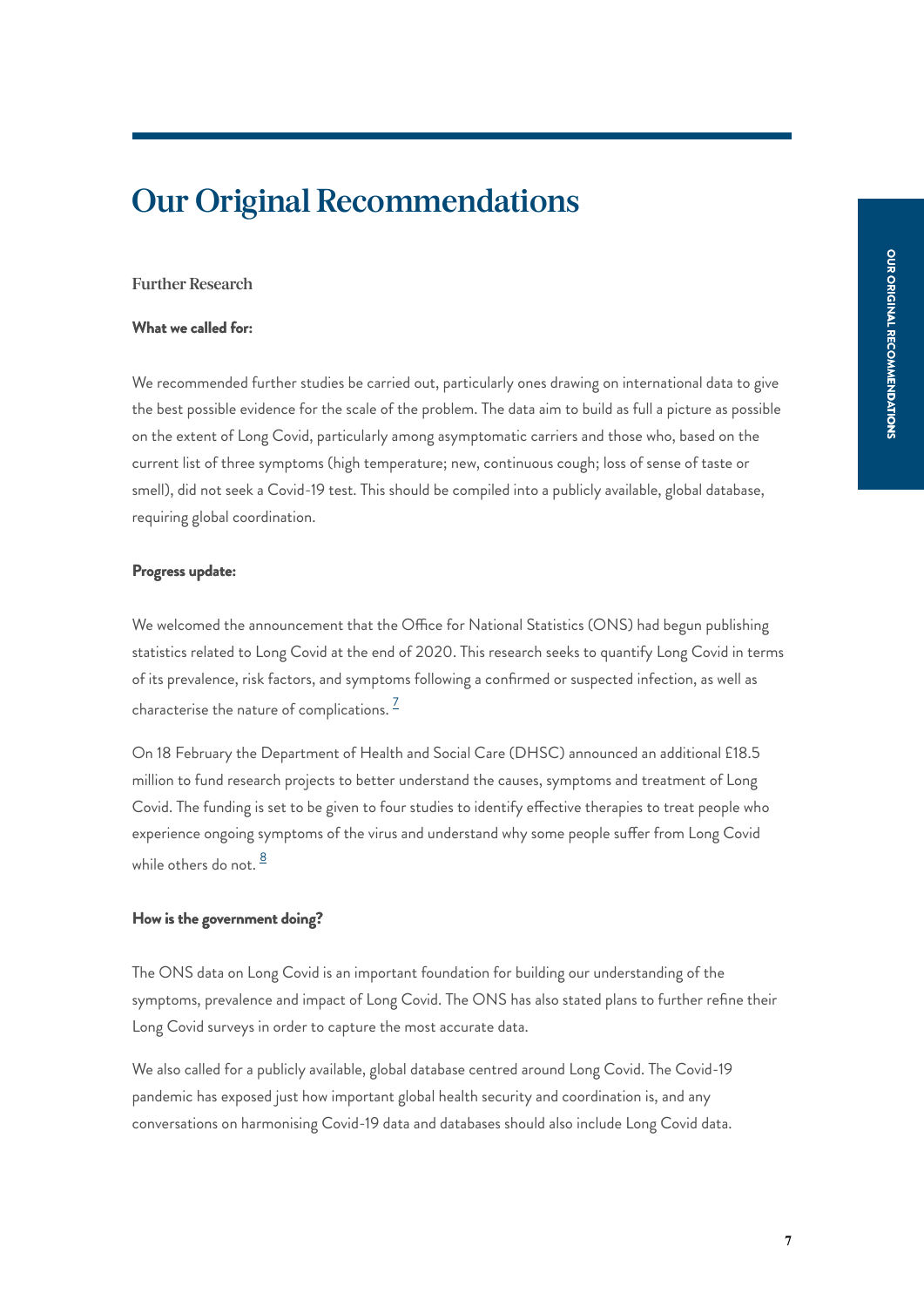#### **What more should the government do?**

The announcement of £18.5 million for Long Covid was welcome news as more research is needed to explore the underlying mechanisms of Long Covid in order to improve understanding and discover treatments for existing patients. From a preventative perspective, some of the funds allocated to Long Covid research could be used to fund early-intervention trials that explore new treatments that are aimed at shortening the duration of symptoms and reducing relapses.

One key question that remains unanswered regarding Long Covid is if the damage caused to organs, such as the heart and lungs, is permanent. More research is needed to determine if all patients will make a full recovery and if so, how long it will take to do so. The only way we will know for sure is to track this carefully on an ongoing basis. Post-pandemic, the NHS could face a waiting list of millions of people who are suffering from Long Covid, so it is essential that these questions are answered and that we are armed with the fullest possible picture on the scope and scale of the illness.

Research is also lacking on how, and if at all, vaccines will affect the likelihood of developing Long Covid and if those vaccinated will see a reduction in persistent Long Covid symptoms. Or, if those with Long Covid would benefit from the Covid-19 jab and could therefore be prioritised. As the UK's vaccine rollout continues, these considerations should be included in vaccination research and analysis.

#### **Awareness Campaigns**

#### **What we called for:**

We advocated for campaigns to increase awareness of Long Covid as well as to help drive compliance with containment measures such as the use of masks. Initially, discussions of severe Covid-19 infections were centred around the elderly or those with underlying conditions. One study found that in a young, low-risk population with ongoing symptoms, almost 70 per cent of individuals had impairment in one or more organs four months after initial symptoms of Covid-19. Although this study had a small sample size, there are implications for both the burden of Long Covid and also the public-health approaches that have assumed low risk for young people with no comorbidities.  $\frac{9}{5}$  $\frac{9}{5}$  $\frac{9}{5}$ 

<span id="page-7-0"></span>Since evidence indicates that Long Covid does not appear to discriminate based on age, we felt it was important the government's public messaging highlight the fact that these symptoms have affected younger people and those who are otherwise fit.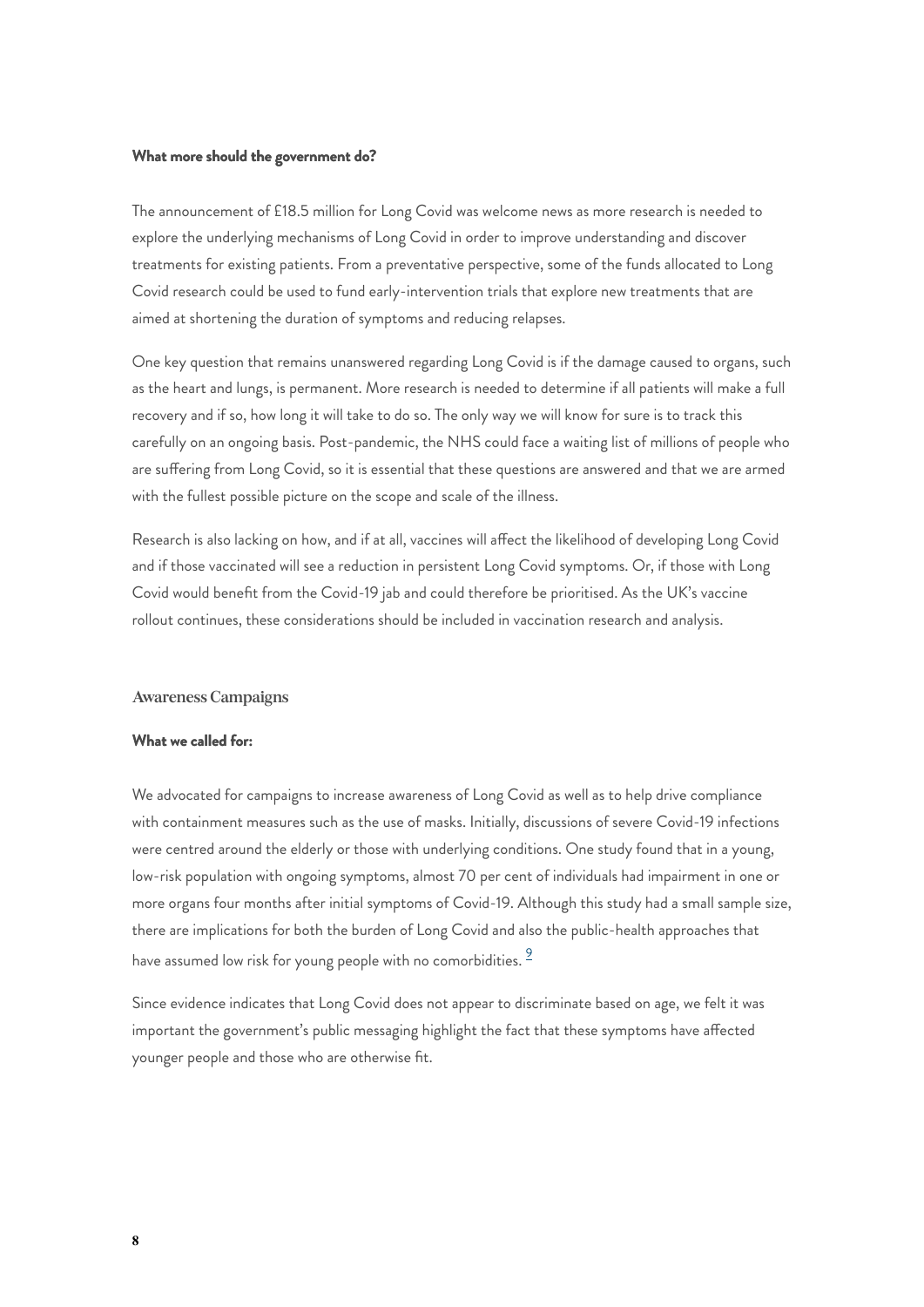#### **Progress update:**

Alongside the announcement that the government was going to fund Long Covid clinics back in October, the [DHSC published a video](https://www.youtube.com/watch?v=ulJSEo2fWvA) on their YouTube channel underscoring the fact that young and healthy people are not exempt from Long Covid and its persistent symptoms. Aside from this initial video, Long Covid has not been prominent in the various Covid-19 campaigns that the government has put out.

#### **How is the government doing?**

Although the government has not done as much for Long Covid awareness as many would have liked, Long Covid support groups have taken it upon themselves to raise the issue of Long Covid to the government and spread awareness among the general public. The [LongCovidSOS](https://www.longcovidsos.org/) campaign group's open letter to the prime minister has so far accrued more than 1,000 signatures. There is also a [live petition](https://petition.parliament.uk/petitions/564509) for government to create an awareness campaign detailing effects of Covid-19 on children.

In addition to LongCovidSOS and the groups ["Message in a Bottle" campaign,](https://www.longcovidsos.org/film) there are several other groups, both UK-based and international, that are campaigning for the recognition, rehabilitation and research needed for Long Covid. Some other groups include Long Covid Support, Long Covid Kids, Long Covid Scotland, Long Covid Wales, Covid-19 Research Involvement Group and Long Covid Physio.

#### **What more should the government do?**

The government needs to put out updated awareness campaigns that accurately set out the risk and prevalence of Long Covid and that stress the fact that Long Covid does not only affect the elderly. Mass vaccination is taking place at speed in the UK, but it is important that those who are months away from receiving their jabs are aware of the risks of getting Covid-19, even if their initial infection is mild. We're also advocating for Long Covid updates to be included in Downing Street briefings.

There is also the option for the government to publicly support or respond to the existing Long Covid campaigns put forth by various support groups.

#### **Voices of Long Covid**

The Long Covid alarm was first sounded on social media in March 2020 by a group of patients – including Dr Elisa Perego from Italy, who named the condition – who documented their continued Covid-19 symptoms.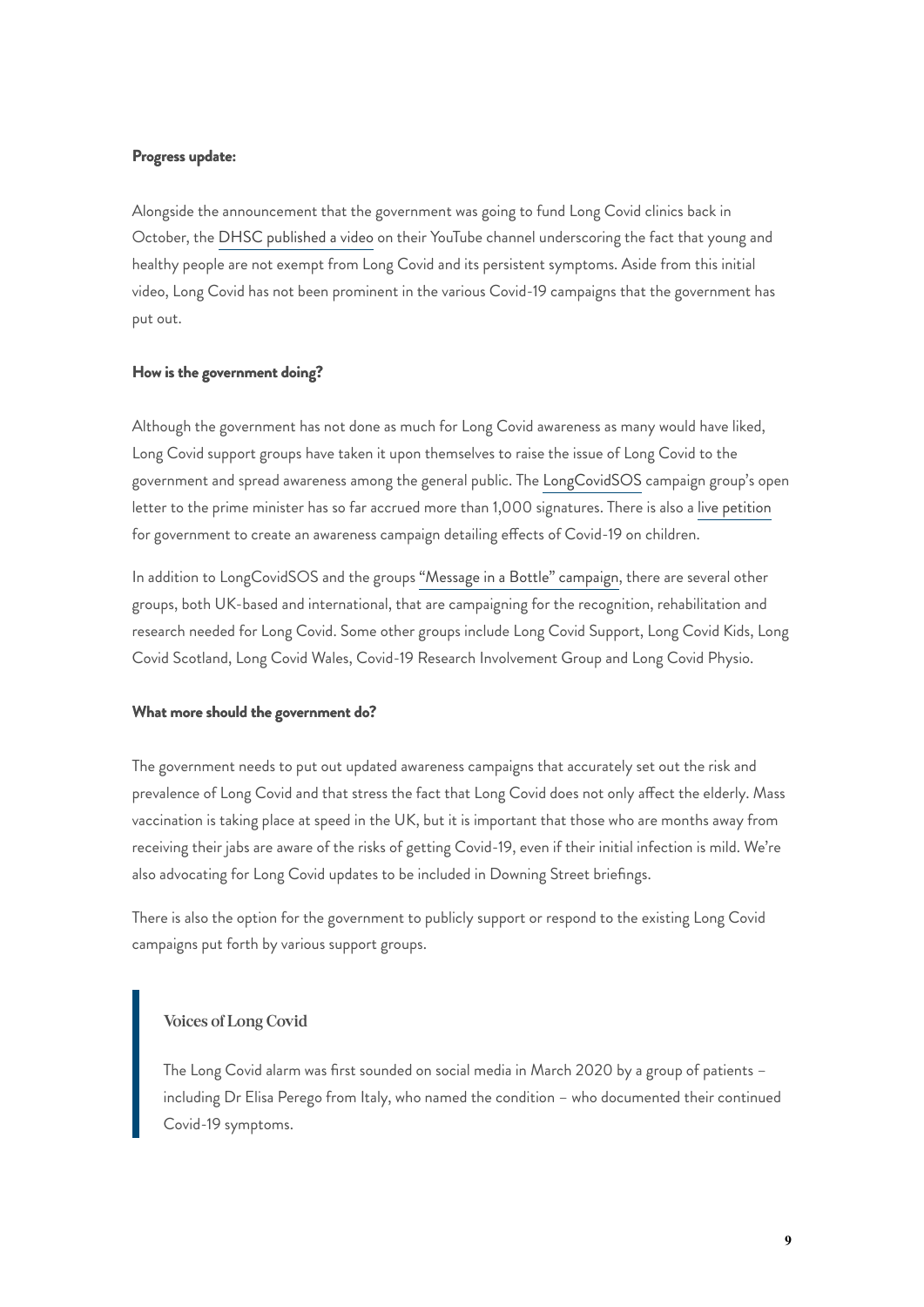With the threshold for hospital admission set so high, these patients were instructed to stay home, rest, drink water and take paracetamol. They were told this was just like the flu and they would bounce back after two weeks, but almost a year on, some still haven't recovered.

I lived with new symptoms of Covid-19 from April 2020 until October 2020, they included: tachycardia, headaches, chest pain, pleurisy, breathing issues, muscle aches, mobility issues, sore throats, fevers and fatigue. I am one of the lucky ones who would now consider themselves firmly on the road to recovery. It took a team of private doctors, paid for by the private health insurance provided by my employer to help me, including a cardiologist, neurologist, respiratory specialist and specialist physios. My recovery was boosted because of access to specialist drugs including ivabradine, which is [now being trialled in Long Covid patients](https://health.ucsd.edu/news/releases/Pages/2021-02-15-existing-heart-failure-drug-may-treat-potential-covid-19-long-hauler-symptom.aspx), specialist care, a supportive employer and patient-led support groups online.

Patient-led groups on social media have been a key resource throughout the pandemic for so many as thousands joined online global communities to try to figure out why they still weren't better. Groups including Long Covid Support, Long Covid SOS, the Body Politic group on Slack and many more continue to inform policymakers and health-care professionals as the numbers of chronically sick people grow. Many people were too sick to be treated by their GP but not sick enough to be admitted to hospital and have been lost in the system. They have lost jobs, relationships and homes.

After months of feeling invisible, these patient-led groups welcome steps to support the hundreds of thousands of people affected by Long Covid. However, the majority of our members are struggling to access the medical and other help they desperately need. It is vital that patient groups are included in the development of services as they understand the needs of people living with this poorly understood condition, can identify gaps in provision and utilise their lived experience to drive service improvement. "Nothing about us without us."

*Talya Varga, had new Covid-19 symptoms from April 2020 to October 2020*

#### **Guidance for Diagnosis**

#### **What we called for:**

Our recommendation for improved diagnosis emphasised the importance of correctly identifying Long Covid cases. This will require mass testing as well as information on symptom duration, with the information collected centrally. The right case definition is needed alongside this, with certain symptoms, like loss of smell or taste, being highly indicative of an acute Covid-19 infection.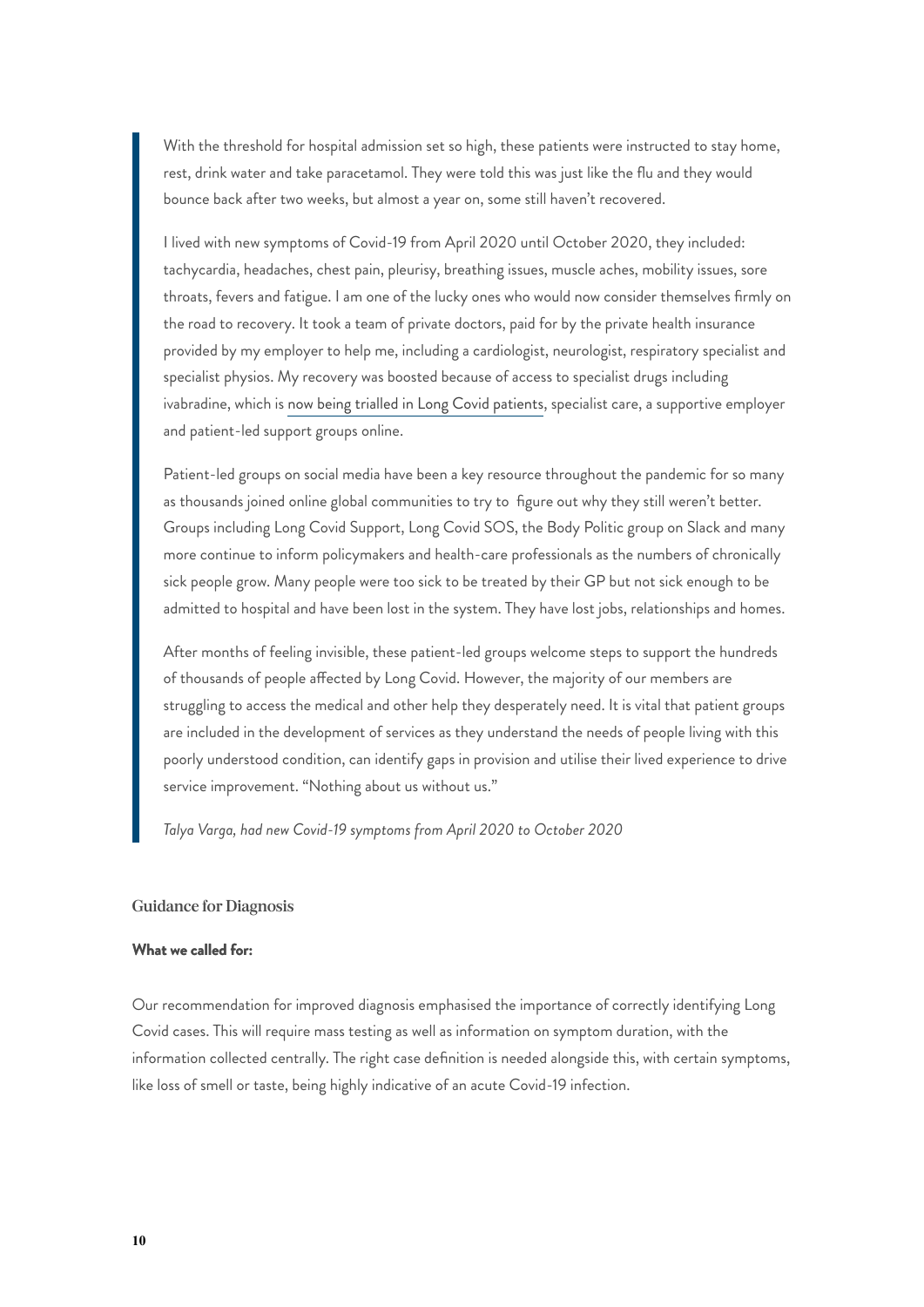#### **Progress update:**

<span id="page-10-0"></span>NICE, RCGP and SIGN published guidance for Long Covid in December 2020.  $^{10}$  $^{10}$  $^{10}$  [The guidelines](https://www.nice.org.uk/guidance/ng188) cover identifying, assessing and managing the long-term effects of Covid-19 and make recommendations about care in all health-care settings for adults, children and young people who have new or ongoing symptoms four weeks or more after the start of acute Covid-19. It also includes advice on organising services for Long Covid.

#### **How is the government doing?**

The publication of treatment and diagnosis guidelines was a welcome announcement. However, anecdotal evidence from individuals with Long Covid suggests that some patients are still struggling to access treatment and to have their condition taken seriously.

#### **What more should the government do?**

The current guidance for referral pathways for patients varies depending on if patients were admitted to hospital or not. The guidance indicates that individuals who tested positive for Covid-19 and were hospitalised with severe infections should have a clinical review after six weeks of ongoing symptoms. However, those who were not admitted to hospital, regardless of whether or not they took a Covid-19 test, "… should be offered referral if they have been experiencing post-Covid syndrome symptoms for 12 weeks or longer."  $\frac{11}{1}$  $\frac{11}{1}$  $\frac{11}{1}$ 

<span id="page-10-1"></span>We understand that Long Covid is a complex condition that presents itself in different ways in different individuals. This complexity requires GPs to take time eliminating other potential causes for symptoms before referring a patient to a Long Covid clinic. However, all patients, regardless of whether they were hospitalised or not, should have the option to be referred to a Long Covid clinic after six weeks, as opposed to making those who were not hospitalised with Covid-19 wait 12 weeks.

<span id="page-10-2"></span>In addition, some members of the Long Covid community believe that the guidelines do not sufficiently address the relapsing nature of the condition, which puts patients at risk of being discharged from clinics during a time of remittance of symptoms but before resolution of the condition.  $^{12}$  $^{12}$  $^{12}$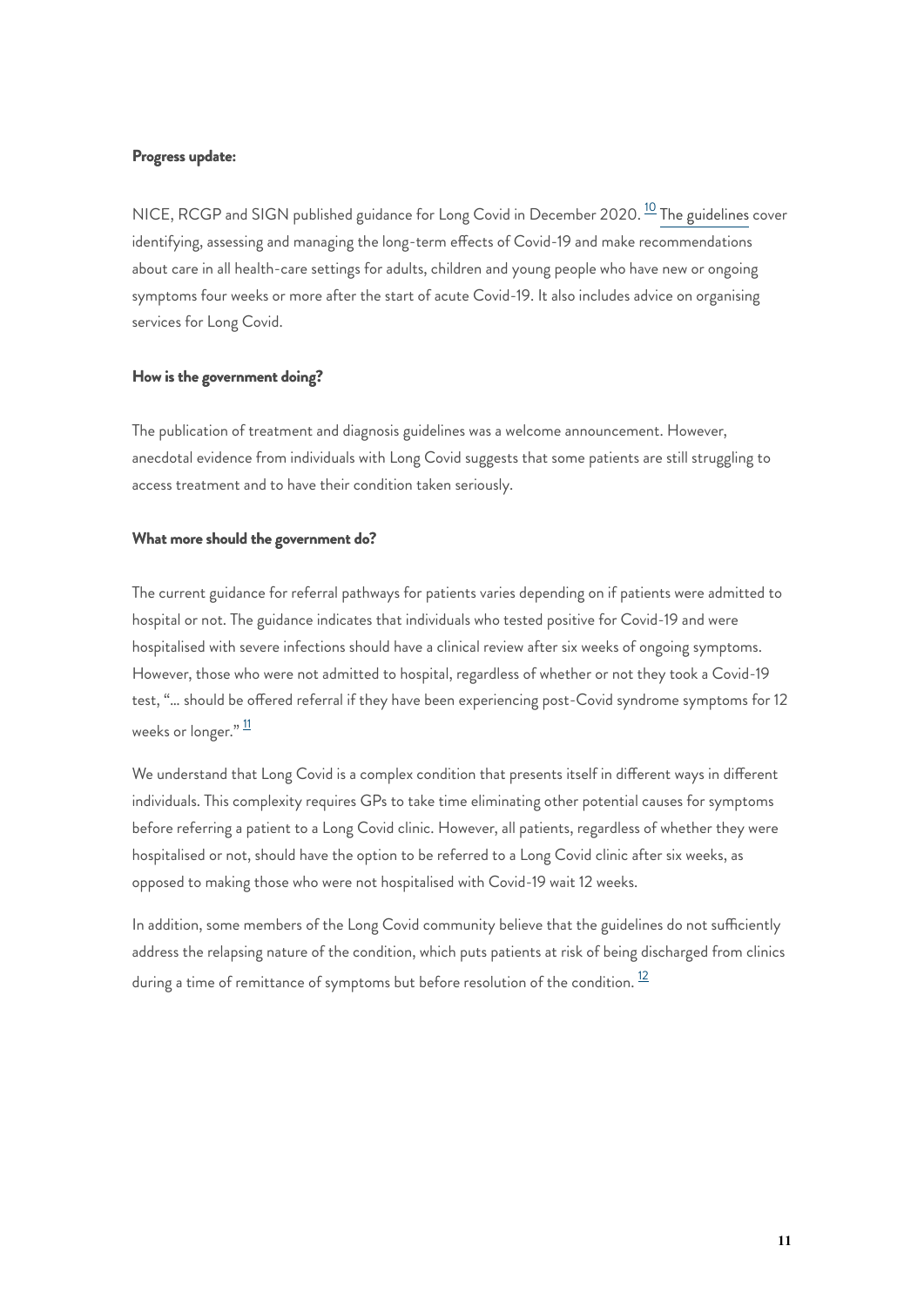#### **Specialist Support**

#### **What we called for:**

Based on our conversations with experts at the time of publication of our first report, back in October 2020, we believed that specialist support was needed to treat Long Covid, including more research into the non-medication approaches that were being trialled at the time and exploring the potential role of therapeutics. We hoped this information would be captured using the global database we recommended, ensuring that all approaches were recorded and their effectiveness monitored.

#### **Progress update:**

In October 2020 the NHS announced £10 million to fund Long Covid clinics in every area across England where respiratory consultants, physiotherapists, other specialists and GPs would assess, diagnose and treat individuals who have reported symptoms ranging from breathing difficulties, chest pain, fatigue, tachycardia, headaches, neurological issues and cognitive impairment. <sup>[13](#page-18-12)</sup>

#### <span id="page-11-0"></span>**How is the government doing?**

The initial £10 million investment in Long Covid clinics was a step in the right direction for Long Covid care. However, with the number of people suffering from Long Covid growing, this investment needs to be sustained and monitored. With an estimated 800,000 people suffering for more than five weeks, the £10 million investment breaks down into just £12.50 per patient. Our understanding, based on discussions with experts, is that it costs far more than this to set up and maintain interdisciplinary clinics.

Given that little follow-up data has been published regarding the status of these clinics and how they are operating, evaluating the government's performance for this recommendation was difficult. It is also unclear what constitutes a "clinic".

#### **What more should the government do?**

The Long Covid clinic announcement was updated in December when it was revealed that over 60 Long Covid clinics were operating across the country with hundreds of patients already attending. However, as mentioned above, there has been little follow up on how these clinics are actually performing and how many individuals have been able to access treatment. It is unclear if most clinics are post-hospitalisation clinics led by chest physicians, or if the clinics are truly multidisciplinary in nature and are open to all sufferers of Long Covid, regardless of the severity of their initial infection.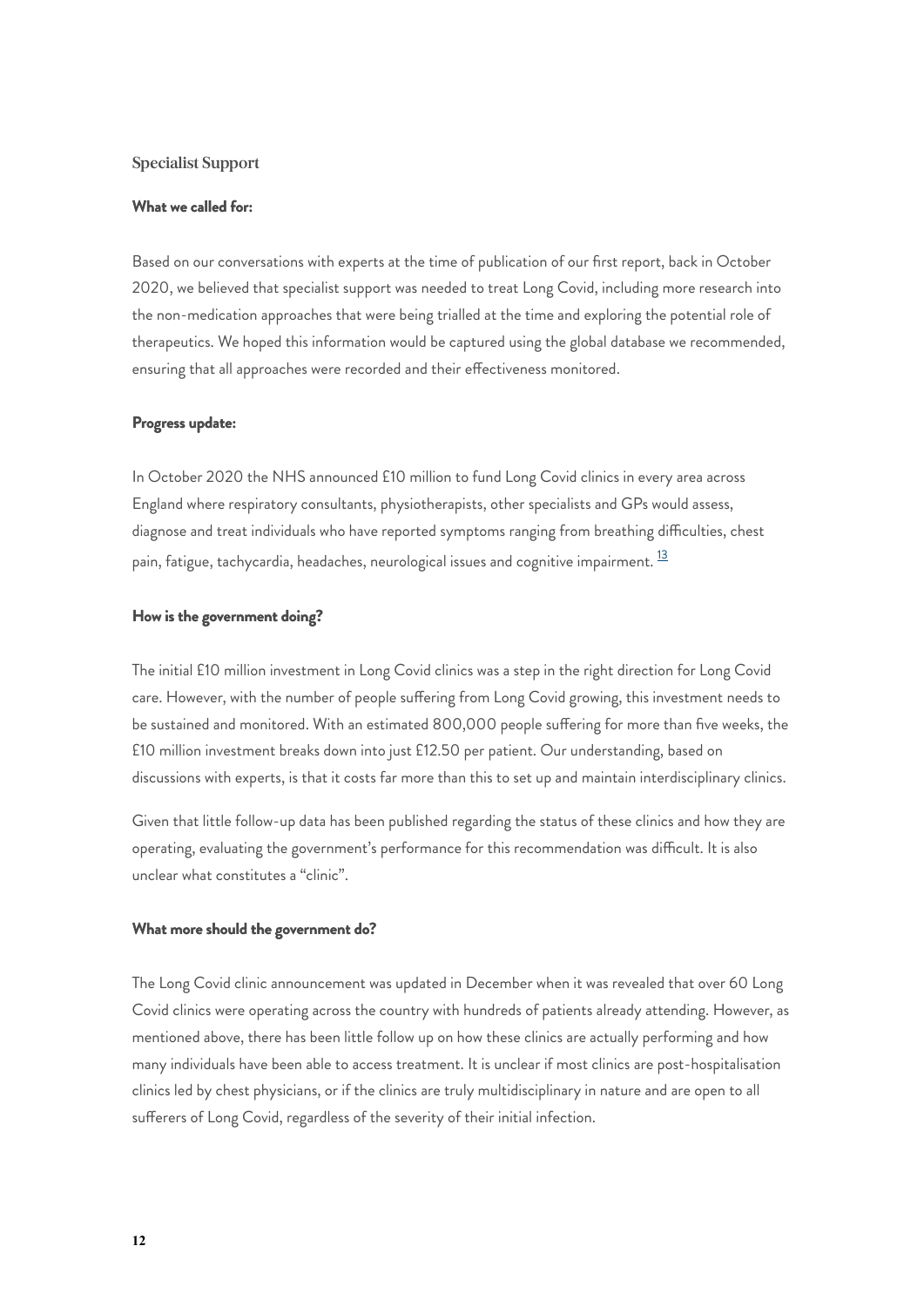It is also unclear how, if at all, data from these clinics is being stored or used for research purposes. Data can be useful in two ways in this case: One, data enables government to publish figures on the number of patients accessing Long Covid clinics, how sufficiently they are staffed, the treatments being used, and how accessible these clinics are to the general public in all areas, given there are less than 70 operating across England. Two, data can inform treatment plans in the future. Keeping track of what symptoms are being reported, which symptoms each type of patient is suffering from, and which treatment options are most effective will help inform and progress how well we treat and understand Long Covid. Data from these clinics can help provide a better understanding of the prevalence and nature of Long Covid throughout the UK.

Given the scope and scale of Long Covid, additional funding in the future will be necessary in order to maintain each clinic and high standards of care and treatment.

#### **Screening**

Our final recommendation had to do with screening, specifically using the data collected by the Covid Symptom Study to inform who is at risk from Long Covid. This data should be properly analysed and maintained before being used to understand how likely a person is – based on age and profile – to suffer from Long Covid symptoms. This insight could inform enhanced shielding measures and underpin individual risk profiles.

#### **Progress update:**

<span id="page-12-0"></span>According to a publication in October, Covid Symptom Study researchers were able to build a model to predict the likelihood of developing Long Covid based on age, gender, BMI and the number and combination of symptoms experienced in the first week of illness.  $\frac{14}{1}$  $\frac{14}{1}$  $\frac{14}{1}$ 

#### **How is the government doing?**

Progress has been made in this area as we now have a much better understanding, albeit not a complete understanding, of Long Covid. The data from the Covid Symptom Study has helped provide a model for predicting Long Covid cases, but it is unclear if this data is being reviewed on an ongoing basis. Although our understanding of Covid-19 and its suspected wide range of symptoms has evolved, the official government guidance does not reflect our improved understanding of the virus.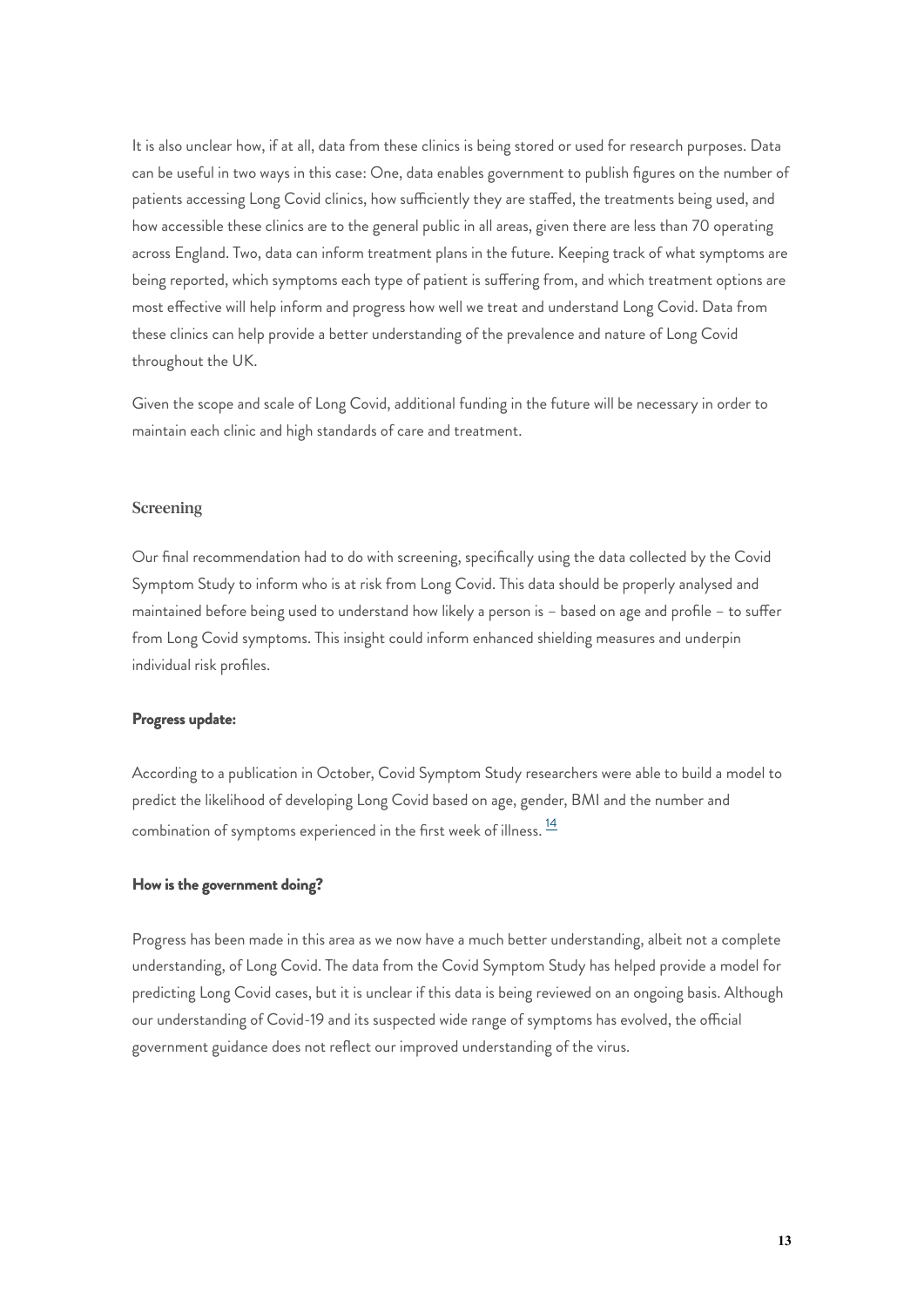#### **What more should the government do?**

Researchers have urged the government to add fatigue, headache, sore throat and diarrhoea to the current list of three symptoms (high temperature; new, continuous cough; loss of sense of smell or taste) which entitle someone to book an NHS PCR Covid-19 test. King's College London and the ZOE Symptom Study app have suggested that testing based on these additional symptoms could pick up 30 per cent more cases.

Similarly, an open letter to Chief Medical Officer Chris Whitty and Dr Susan Hopkins published in the *British Medical Journal* (BMJ), penned by 140 GPs, asks the government to change the UK Covid-19 case definition and test criteria to include coryza and cold, making them consistent with the World Health Organisation. The national publicity campaign focuses on cough, high temperature and loss of smell or taste as symptoms to be aware of, yet evidence from communities and non-hospitalised patients has made it clear that Covid-19 infections present differently and can exist without any of the three symptoms required to get a test. GPs have had to advise patients to be dishonest to get a Covid-19 test if their symptoms are not one of the three listed.  $\frac{15}{15}$  $\frac{15}{15}$  $\frac{15}{15}$ 

<span id="page-13-0"></span>Expanding the list of accepted symptoms of acute Covid-19 infections will also help identify Long Covid cases. It could reduce the number of individuals who do not have a positive test or did not experience any of the three symptoms but still believe they had Covid-19.<sup>[16](#page-18-15)</sup>

<span id="page-13-1"></span>Since the start of the pandemic – when the initial three symptoms were listed – the UK has sufficiently increased its PCR capacity and can now absorb the uptick in testing that would occur if the official symptom list were expanded.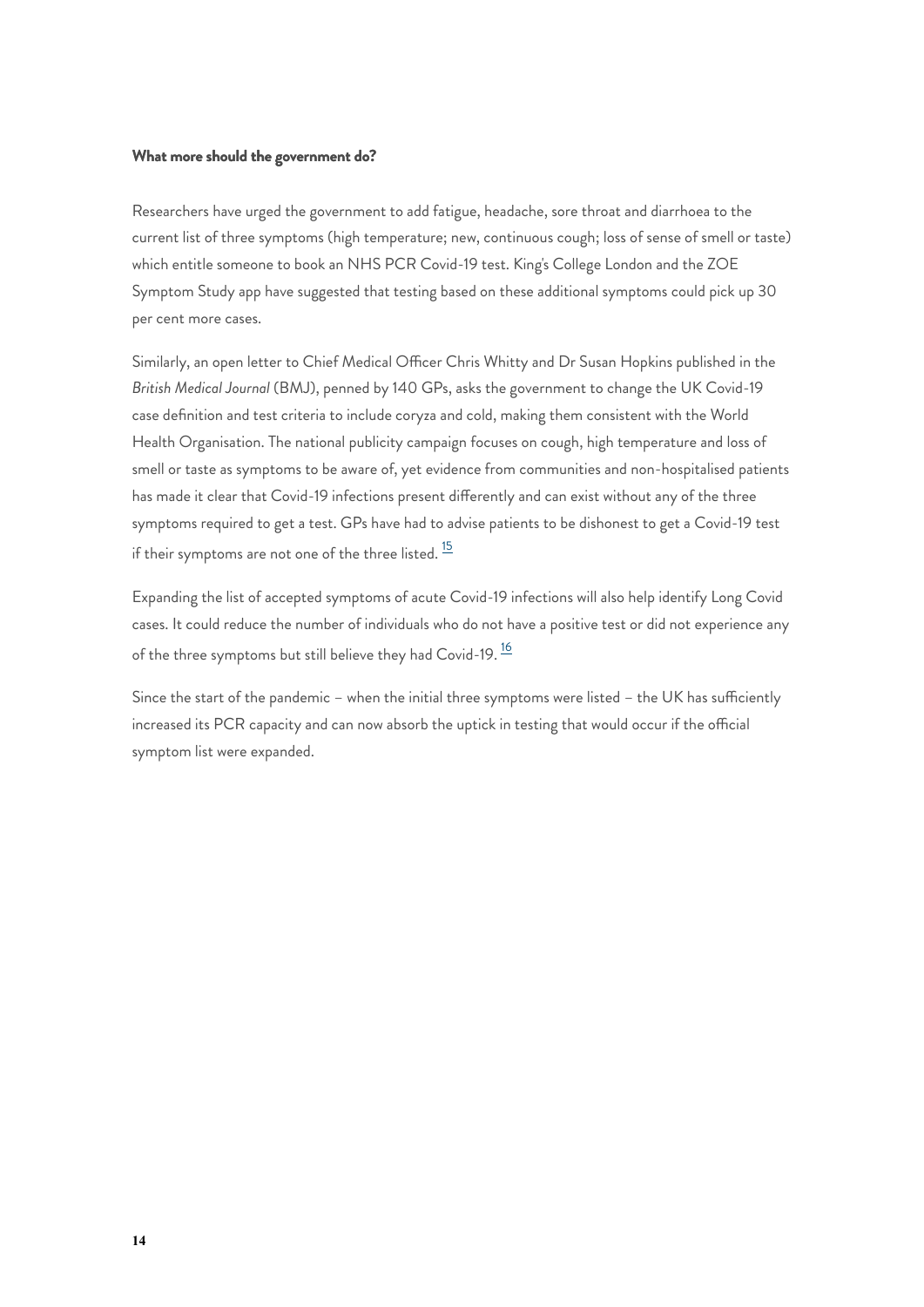## <span id="page-14-0"></span>**Further Recommendations**

In addition to the recommendations set out above, we make the following recommendations to the government regarding Long Covid:

#### **Surveillance**

Some public-health experts have begun calling for illness caused by Covid-19 to be measured in the same way as deaths and for national and international surveillance systems to monitor recovery from the virus. Professor Nisreen Alwan from the University of Southampton has advocated for the use of Long Covid patient registers, making the argument that we cannot address what we are not measuring. She argues that, by measuring recovery and taking into account the relapsing nature of the illness, we can find out how many individuals have not fully recovered and come up with ways to better support people living with Long Covid.<sup>[17](#page-18-16)</sup>

#### <span id="page-14-1"></span>**Clearer Guidance for Patients and GPs**

Continued work is needed to improve communication for both GPs and patients. According to conversations with experts in the field, connecting suspected Long Covid patients to local support and clinics is still not straightforward. There is still a lack of information for GPs, and patients often don't know where to go, especially if they are not presenting with the three "tell-tale" symptoms of Covid-19. Anecdotal evidence also suggests that patients and even medical professionals find that the NHS webpages regarding Long Covid are not as helpful or straightforward as they could be. Our understanding of Long Covid is constantly evolving, and we must make sure that the way we treat and refer patients with Long Covid evolves alongside these new developments.

#### **Create a Long Covid Taskforce**

<span id="page-14-2"></span>The UK's Vaccine Taskforce has been successful in the acquisition and distribution of Covid-19 vaccines, and many people attribute this success to the fact that the taskforce was run by a small, tight-knit group of people with a clear, common goal.  $^{18}$  $^{18}$  $^{18}$  The UK also has a Therapeutics Taskforce that oversees the identification, development and deployment of safe and effective treatments for Covid-19. Long Covid is an issue that will persist long after lockdown ends and it needs to be sufficiently addressed, starting now. A taskforce charged with both improving Long Covid care and addressing the wider societal issues of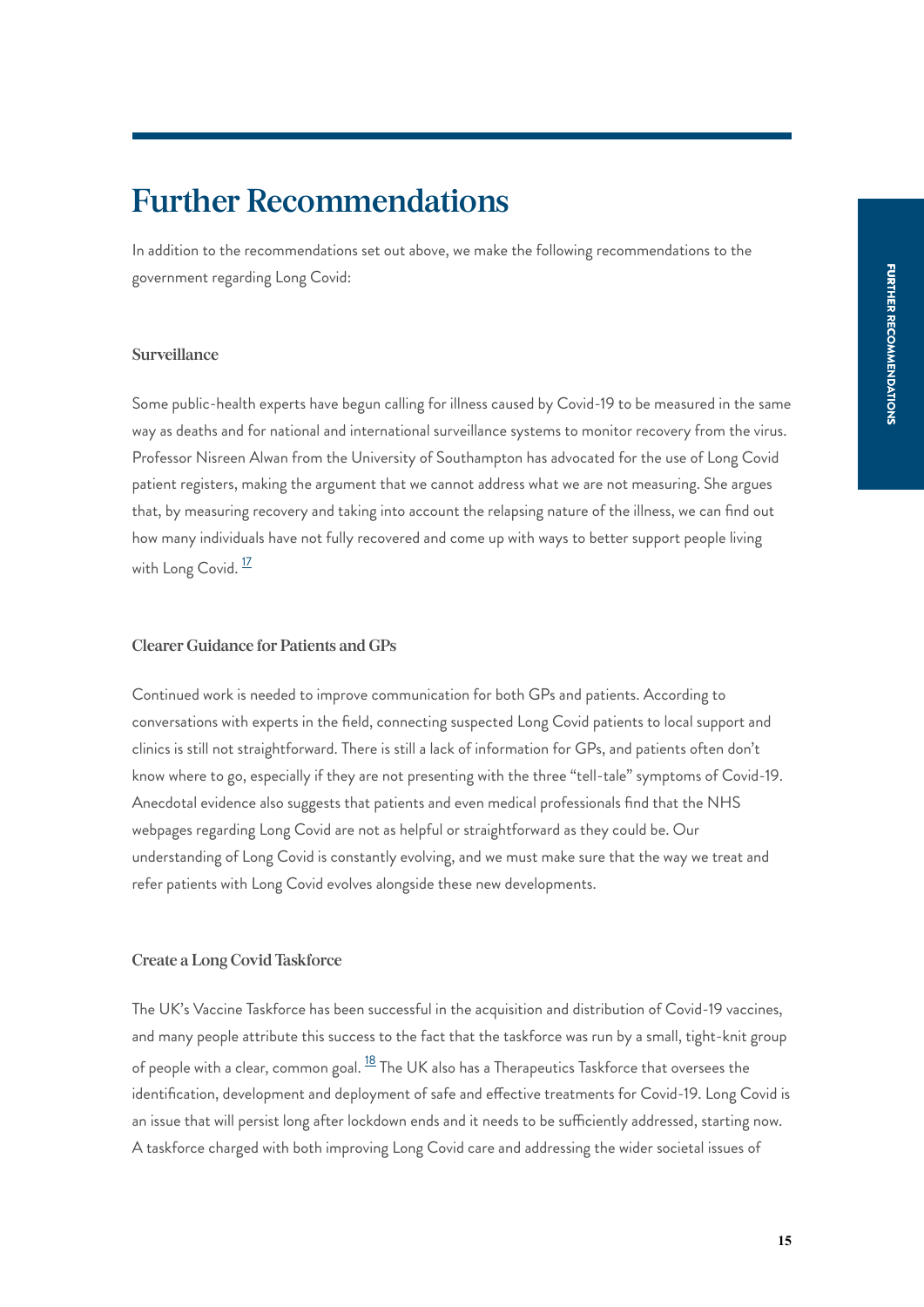Long Covid in addition to health care – such as its impact on employment, education and welfare – could help achieve this goal.

#### **Appoint a Long Covid Minister**

<span id="page-15-0"></span>Appointing ministers for specific tasks can be effective, and clear roles and responsibilities help each person know what they need to focus on. <sup>[19](#page-18-18)</sup> Patient Safety Learning and Long Covid Support [have called](https://www.pslhub.org/learn/coronavirus-covid19/patient-recovery/long-covid-minister-needed-to-respond-to-growing-crisis-3-february-2021-r3983/) [for](https://www.pslhub.org/learn/coronavirus-covid19/patient-recovery/long-covid-minister-needed-to-respond-to-growing-crisis-3-february-2021-r3983/) an urgent and significant increase in the scale and pace of the government's Long Covid response, and suggested the efforts be set up and led by a minister with specific responsibility for Long Covid.

#### **Recognise Long Covid as an Occupational Disease**

A proposal to recognise Long Covid as an occupational disease has been put forward by the All Party Parliamentary Group on Coronavirus, as well as the British Medical Association (BMA). One goal of the proposal is to compensate frontline health and other key workers living with Long Covid's  $\frac{20}{1}$  $\frac{20}{1}$  $\frac{20}{1}$ 

<span id="page-15-1"></span>According to the group, Belgium, Denmark, France, Germany and Spain have already recognised Covid-19 as an occupational disease, entitling employees and their dependants to protection and compensation if they contracted the virus while working.  $^{\underline{21}}$  $^{\underline{21}}$  $^{\underline{21}}$ 

<span id="page-15-2"></span>The group also suggested that any proposed compensation scheme could mirror the Armed Forces Compensation Scheme that is in place for military veterans and that provides monthly payments based on circumstances and level of need.  $\frac{22}{3}$  $\frac{22}{3}$  $\frac{22}{3}$ 

<span id="page-15-3"></span>An occupational disease is any disease caused by or made worse by an individual's job, and we support the proposal for Long Covid to be considered an occupational disease and for workers to be compensated when necessary, as suggested.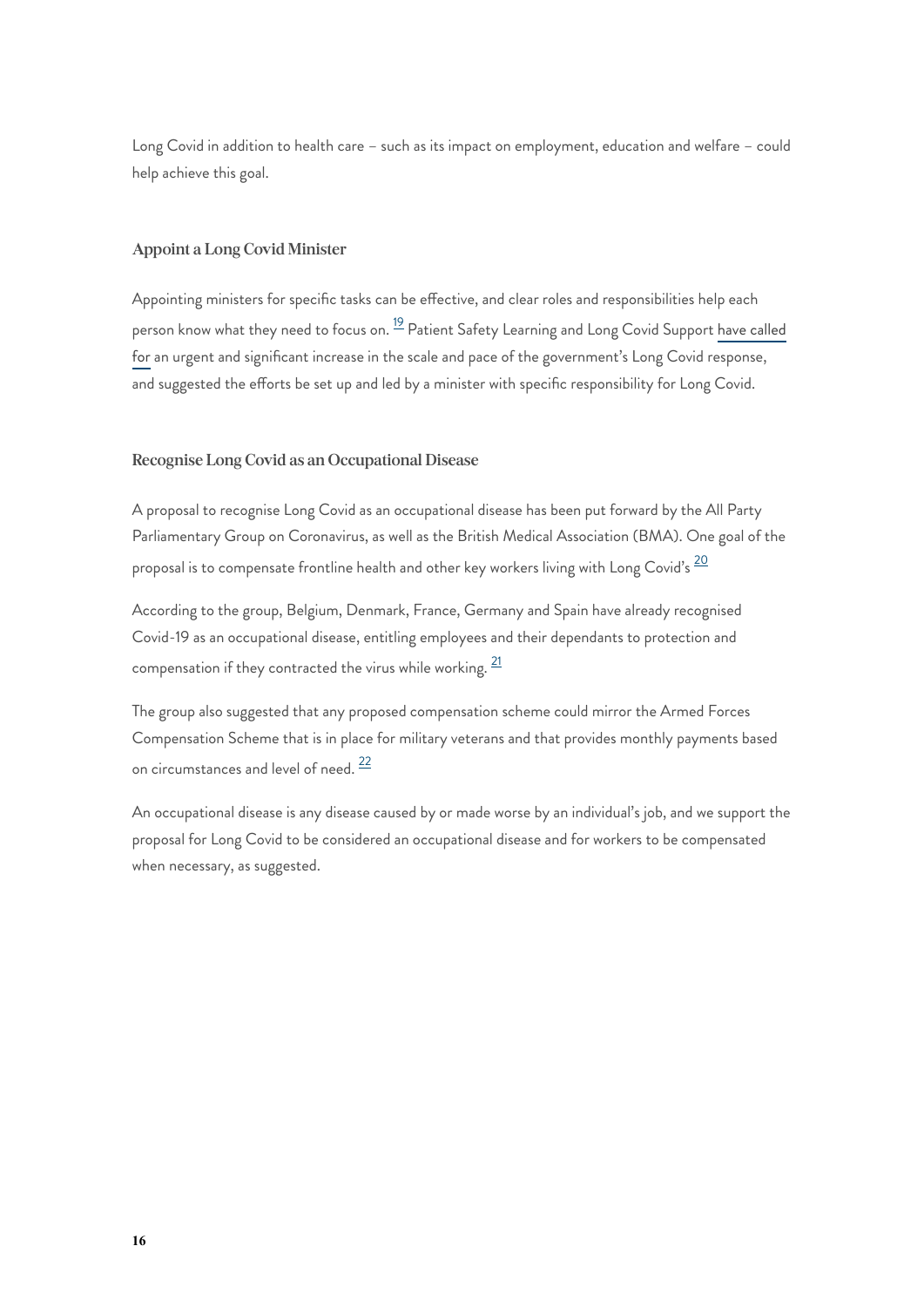## <span id="page-16-0"></span>**Conclusion**

It is almost six months since we last wrote on Long Covid. In one sense, a number of things have changed, with progress having been made in certain areas.

We now have a recognised diagnosis for Long Covid. Specific funding has been provided by the government, and specialist clinics have been set up. Through the work of Professor Spector, King's College London and ZOE, we also have a clearer picture of the scope and scale of the problem.

In another sense though, few things have changed. Long Covid is a significant challenge and we remain in a position where we are not meeting the scale of the challenge with the requisite resources.

Long Covid sufferers are still struggling to access the right resources. While specialist clinics have been set up, they are too few in number. Our conversations with key groups indicate that many people are struggling to get referrals to these clinics, with geographic proximity to a clinic a further barrier. Funding has been given by government but not on the scale needed to match the growing need. Further and deeper research is also needed, particularly the effects of vaccination on those with Long Covid.

This report sets out how government can put in place the long-term plan we need to respond to the challenge of Long Covid.

#### **Recommendations**

- **Conduct further research** on the causes of Long Covid, the best practices for treatment and the potential impact of Covid-19 vaccines on Long Covid symptoms.
- **Release additional Long Covid awareness campaigns** or publicly support existing campaigns put forward by Long Covid support groups that target young people who may not be aware they can suffer from Long Covid regardless of their initial infection.
- **Provide additional funding** for Long Covid clinics.
- **Expand the list of symptoms that warrant a Covid-19 test** beyond a fever, new or continuous cough, and loss/change of taste or smell.
- **Monitor the prevalence of Long Covid** by creating Long Covid patient registers and implementing Long Covid surveillance.
- **Continue to develop and refine Long Covid guidance** for both patients and GPs.
- **Create a Long Covid taskforce** charged with improving Long Covid care and the wider societal issues of Long Covid, such as its impact on employment, education and welfare.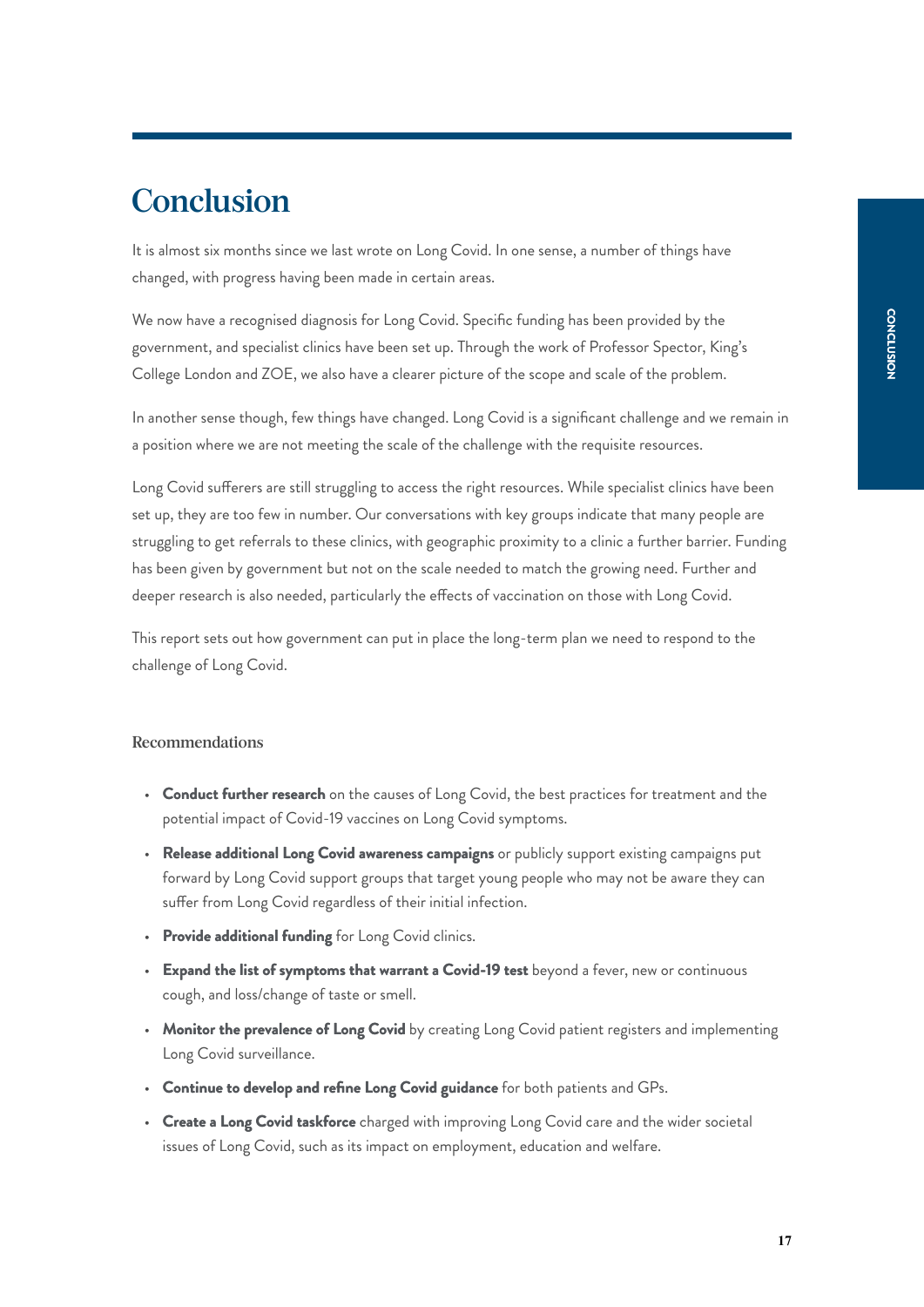- **Appoint a Long Covid minister** to lead the government's Long Covid response.
- **Recognise Long Covid as an occupational disease** and compensate workers where necessary.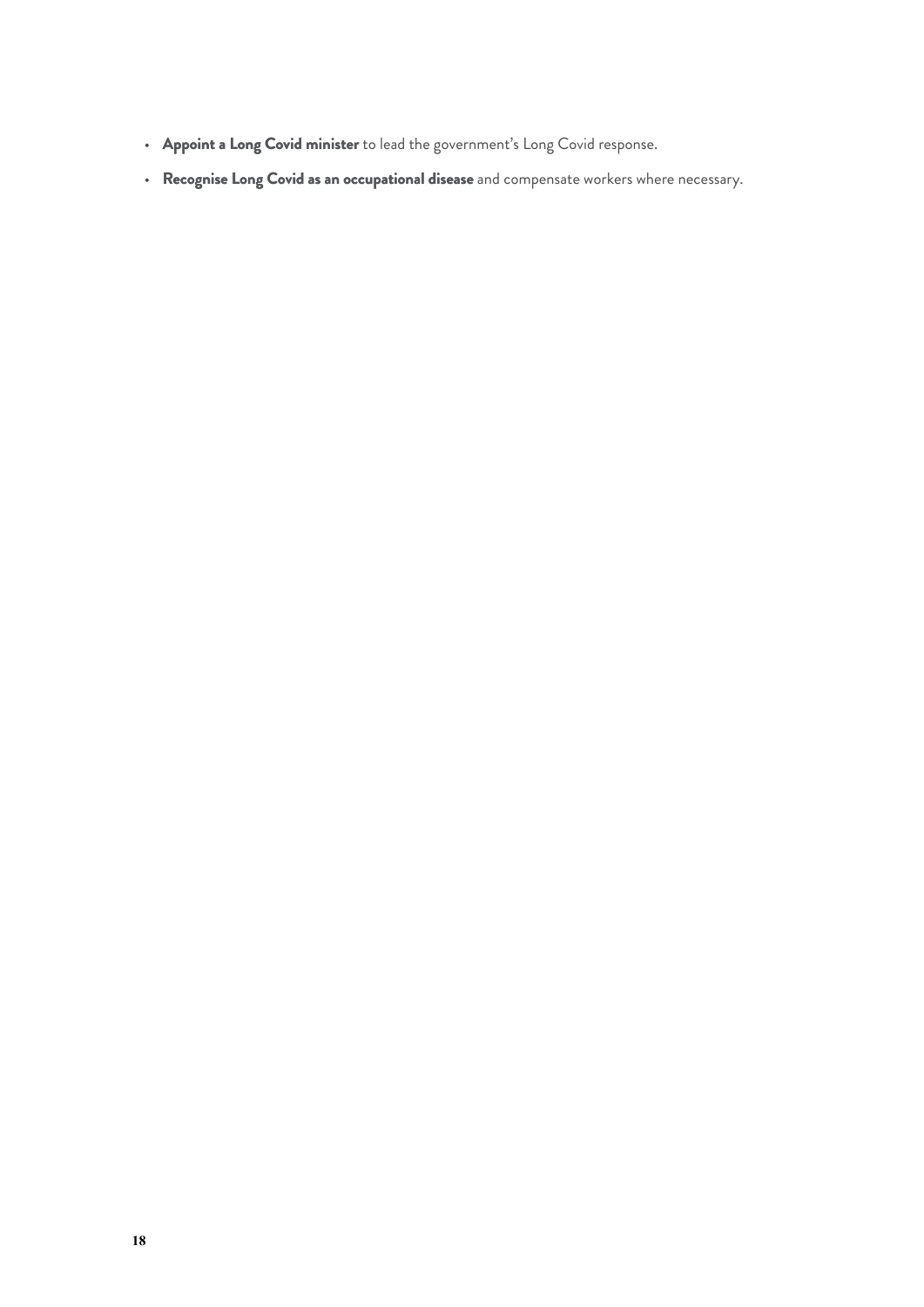#### **Footnotes**

- <span id="page-18-0"></span>1. [^](#page-3-1) [https://www.ons.gov.uk/news/statementsandletters/](https://www.ons.gov.uk/news/statementsandletters/theprevalenceoflongcovidsymptomsandcovid19complications) [theprevalenceoflongcovidsymptomsandcovid19complications](https://www.ons.gov.uk/news/statementsandletters/theprevalenceoflongcovidsymptomsandcovid19complications)
- <span id="page-18-1"></span>2. [^](#page-3-2) <https://coronavirus.data.gov.uk/details/cases>
- <span id="page-18-2"></span>3. [^](#page-3-3) <https://www.medrxiv.org/content/10.1101/2020.12.24.20248802v2>
- <span id="page-18-3"></span>4. [^](#page-3-4) <https://www.nice.org.uk/guidance/ng188>
- <span id="page-18-4"></span>5. [^](#page-4-0) <https://www.cdc.gov/coronavirus/2019-ncov/long-term-effects.html>
- <span id="page-18-5"></span>6. [^](#page-5-0) ONS estimate: 800,000 people (1 in 5) suffer from Long Covid for 5+ weeks and 400,000 (1 in 10) suffer for 12+ weeks and over 4 million have tested positive
- <span id="page-18-6"></span>7. [^](#page-6-1) [https://www.ons.gov.uk/news/statementsandletters/](https://www.ons.gov.uk/news/statementsandletters/theprevalenceoflongcovidsymptomsandcovid19complications) [theprevalenceoflongcovidsymptomsandcovid19complications](https://www.ons.gov.uk/news/statementsandletters/theprevalenceoflongcovidsymptomsandcovid19complications)
- <span id="page-18-7"></span>8. [^](#page-6-2) <https://www.gov.uk/government/news/185-million-to-tackle-long-covid-through-research>
- <span id="page-18-8"></span>9. [^](#page-7-0) <https://www.medrxiv.org/content/10.1101/2020.10.14.20212555v1.full.pdf>
- <span id="page-18-9"></span>10. [^](#page-10-0) [https://www.nice.org.uk/news/article/nice-rcgp-and-sign-publish-guideline-on-managing](https://www.nice.org.uk/news/article/nice-rcgp-and-sign-publish-guideline-on-managing-the-long-term-effects-of-covid-19)[the-long-term-effects-of-covid-19](https://www.nice.org.uk/news/article/nice-rcgp-and-sign-publish-guideline-on-managing-the-long-term-effects-of-covid-19)
- <span id="page-18-10"></span>11. [^](#page-10-1) [https://www.england.nhs.uk/coronavirus/wp-content/uploads/sites/52/2020/11/](https://www.england.nhs.uk/coronavirus/wp-content/uploads/sites/52/2020/11/C0840-national-guidance-for-post-covid-syndrome-assesment-clinics-111220.pdf) [C0840-national-guidance-for-post-covid-syndrome-assesment-clinics-111220.pdf](https://www.england.nhs.uk/coronavirus/wp-content/uploads/sites/52/2020/11/C0840-national-guidance-for-post-covid-syndrome-assesment-clinics-111220.pdf)
- <span id="page-18-11"></span>12. [^](#page-10-2) [https://www.thelancet.com/journals/lancet/article/PIIS0140-6736\(20\)32705-7/fulltext](https://www.thelancet.com/journals/lancet/article/PIIS0140-6736(20)32705-7/fulltext)
- <span id="page-18-12"></span>13. [^](#page-11-0) [https://www.gov.uk/government/news/health-secretary-warns-of-long-term-effects-of](https://www.gov.uk/government/news/health-secretary-warns-of-long-term-effects-of-covid-19-as-new-film-released)[covid-19-as-new-film-released](https://www.gov.uk/government/news/health-secretary-warns-of-long-term-effects-of-covid-19-as-new-film-released)
- <span id="page-18-13"></span>14. [^](#page-12-0) <https://covid.joinzoe.com/post/long-covid>
- <span id="page-18-14"></span>15. [^](#page-13-0) <https://www.bmj.com/content/372/bmj.n283>
- <span id="page-18-15"></span>16. [^](#page-13-1) <https://www.bbc.co.uk/news/help-56096264>
- <span id="page-18-16"></span>17. [^](#page-14-1) [https://theconversation.com/long-covid-a-public-health-experts-campaign-to-understand](https://theconversation.com/long-covid-a-public-health-experts-campaign-to-understand-the-disease-152212)[the-disease-152212](https://theconversation.com/long-covid-a-public-health-experts-campaign-to-understand-the-disease-152212)
- <span id="page-18-17"></span>18. [^](#page-14-2) [https://www.thetimes.co.uk/article/how-uks-covid-vaccine-success-was-based-on-small](https://www.thetimes.co.uk/article/how-uks-covid-vaccine-success-was-based-on-small-group-of-dedicated-outsiders-zq87cg2s0)[group-of-dedicated-outsiders-zq87cg2s0](https://www.thetimes.co.uk/article/how-uks-covid-vaccine-success-was-based-on-small-group-of-dedicated-outsiders-zq87cg2s0)
- <span id="page-18-18"></span>19. [^](#page-15-0) <https://www.instituteforgovernment.org.uk/blog/minister-vaccine-responsibilities>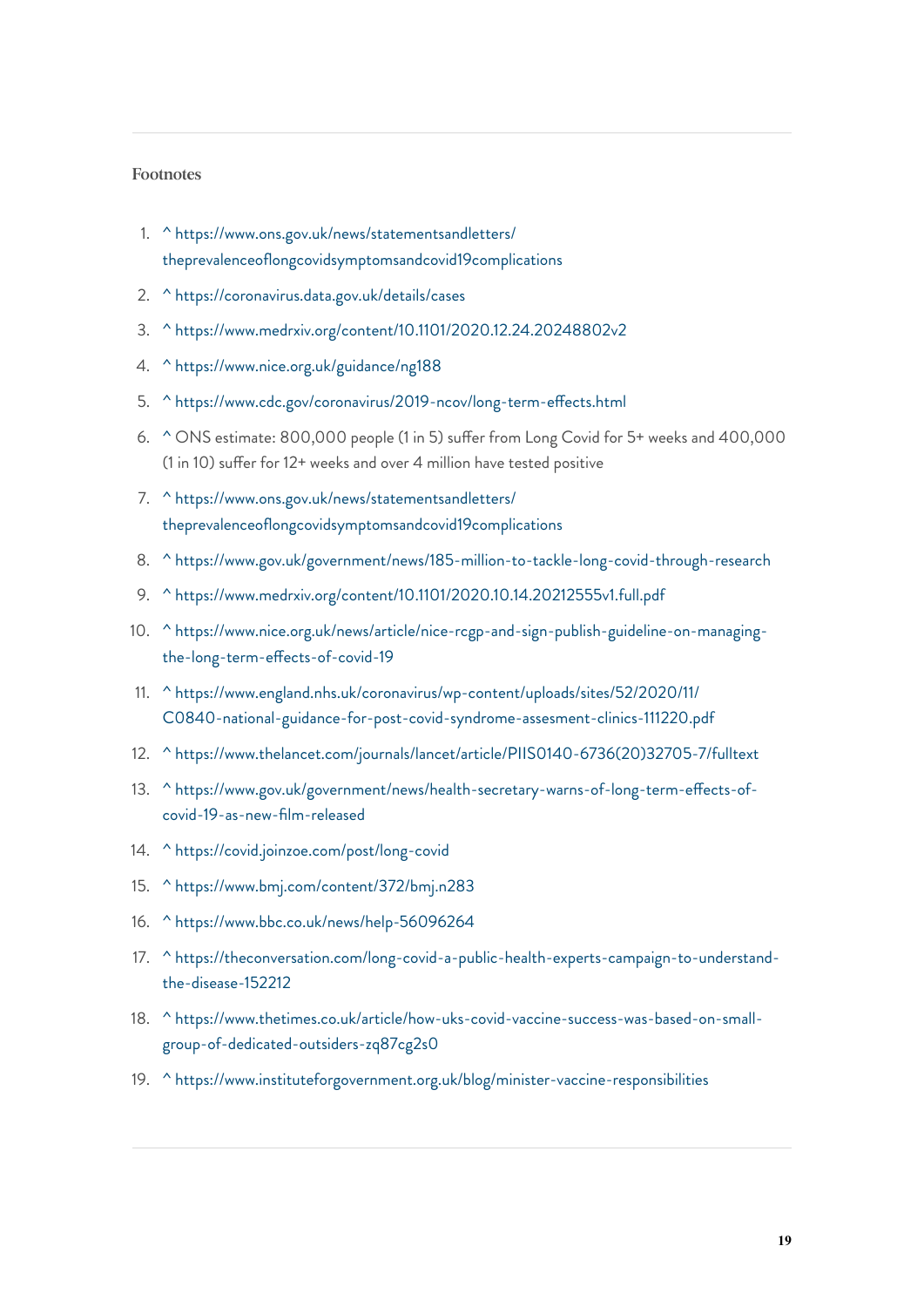- <span id="page-19-1"></span><span id="page-19-0"></span>20. [^](#page-15-1) <https://www.bmj.com/content/372/bmj.n503>
- 21. [^](#page-15-2) <https://www.bmj.com/content/372/bmj.n503>
- <span id="page-19-2"></span>22. [^](#page-15-3) <https://www.bmj.com/content/372/bmj.n503>